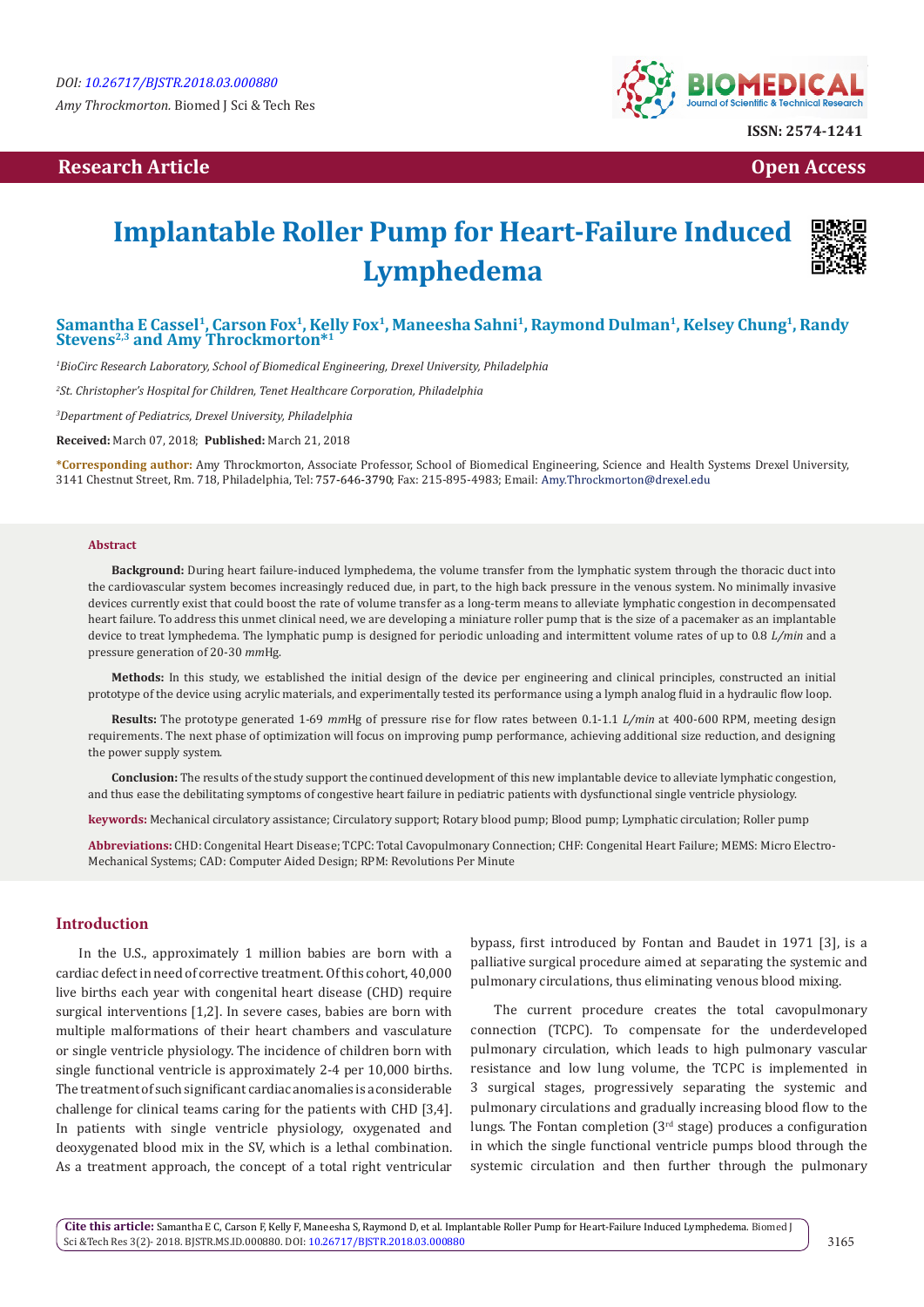vascular beds. The single ventricle experiences a lower preload pressure and a subsequent increase in venous pressure to compensate for the lack of a pressure boost typically provided by a right ventricle. This altered physiologic state is known as the "Fontan paradox." It has been postulated that late morbidity is related to these higher systemic venous pressures, especially in the inferior systemic veins. The higher the vascular resistance downstream of the liver, the higher the pressure difference required to achieve a given cardiac output.

Thus, the absence of this right ventricle in Fontan patients places significant limitations on the amount of energy available to draw and drive blood through the pulmonary vascular beds. Modifications to the original Fontan procedure, coupled with better management, have improved surgical outcomes reducing post-operative mortality to the level of simpler CHD repairs [5,6]. However, Fontan patients are subject to numerous long-term complications, such as venous insufficiency, lymphedema, thromboemboli, arrhythmias, protein losing enteropathy, to name a few [4,5]. These patients live with a compromised circulatory system and can develop late stage pathophysiology in the months and years after the Fontan operation with decomposition to congestive heart failure (CHF) with 10 year survival rates of approximately 70% [5]. For years, surgical optimization of the TCPC has been the focus of clinicians seeking to streamline vessel connections and to minimize energy losses. Advances in pharmacologic or novel surgical treatments have reached a plateau, resulting in the need for alternative therapeutic options for these patients. A heart transplant is a treatment option, if they can be medically stabilized and survive the organ waiting period.

There is now a growing interest in the use of mechanical circulatory assist devices or blood pumps. By introducing a pressure boost (1-5 *mmHg*) to the pulmonary circulation analogous to the native right ventricular function, the deleterious characteristics of the Fontan palliation could be reversed to more normal physiologic levels [6]. Although mechanical circulatory devices have been shown to mitigate the failing Fontan physiology prior to heart transplantation, current research indicates device success as only a short term bridge-to-transplant , not for use over an extended period of time [6,7]. Additionally, these devices generally require an invasive procedure for implementation, and no clinically available device has been developed to specifically augment the unique circulatory demands of a dysfunctional Fontan physiology. Cavopulmonary assist devices are currently under development, but all are far from reaching clinical use [6]. Thus, there continues to be an unmet clinical need to develop new medical devices as a treatment for CHF in Fontan patients, and the development of a novel method or device to unload the lymphatic circulation would greatly aid in the fluid volume management of Fontan patients with CHF.

Currently, lymphedema-based treatments are primarily palliative and include external compression, pharmacologic strategies, and massage therapy [8]. There has been demonstrated success of lymphedema reversal through cannulation of the thoracic duct, redirecting lymph flow into the cardiovascular system. However, no minimally-invasive medical devices exist that could actively facilitate this volume transfer as a long-term means to alleviate lymph congestion [9]. To address this need, we propose to develop a roller pump as a compact, implantable device to actively treat severe lymphedema in Fontan patients. This type of pump utilizes rollers to compress and propel fluid forward against a pressure gradient. In the proposed application, lymph fluid is displaced from the thoracic duct and ejected into the flow of the subclavian vein. Unlike axial or centrifugal blood pumps, the roller pump design has several advantages:

a) The rollers do not come into direct contact with blood or the lymph fluid;

b) There is limited surface contact with the lymph fluid or blood that could result in cell damage or trigger the coagulation cascade;

c) The wheel-like shape of the roller pump greatly simplifies the motor drive system that will be required for the clinical prototype; and

d) The roller pump geometry will enable the device to be compact and leverage micro electromechanical systems (MEMS) technology.

This device is designed to overcome the unfavorable pressure gradient and drive lymph fluid from the thoracic duct to the subclavian vein. To achieve this, a pump design has been developed, in accordance with physiological requirements, to produce a desired lymph fluid flow rate and venous 'back' pressure of 20-30 *mmHg* [10]. The goal of this device is to restore the lymphatic circulation in patients to normal levels, and thus to ease the debilitating symptoms of lymphedema in Fontan patients.

## **Materials and Methods**

#### **Conceptual Pump Design**

The compact roller pump is being developed for positioning in the thoracic cavity to directly connect from the thoracic duct to the subclavian vein, as demonstrated in Figure 1. The pump will operate intermittently to drive lymph fluid when its accumulation requires such action. A roller pump has three crucial defining characteristics: boot angle, roller count, and occlusion gap. The boot angle is the angular distance the tubing travels about a circle after entering and before exiting the pump, the roller count is the number of rollers on the rotating element, and the occlusion gap is the shortest distance between tubing walls when the tube is maximally compressed by a roller. The pump is designed with a 90 degree boot angle and four rollers to favor physiological geometry, minimize cell contact time and shear stress, and minimize flow pulsatility [11]. Tubing diameter was 6*mm*, constrained by disease state thoracic duct diameter. The flow rate, so as not to impose damage to the subclavian vein, cannot exceed 0.0.8 L/min of flow [10].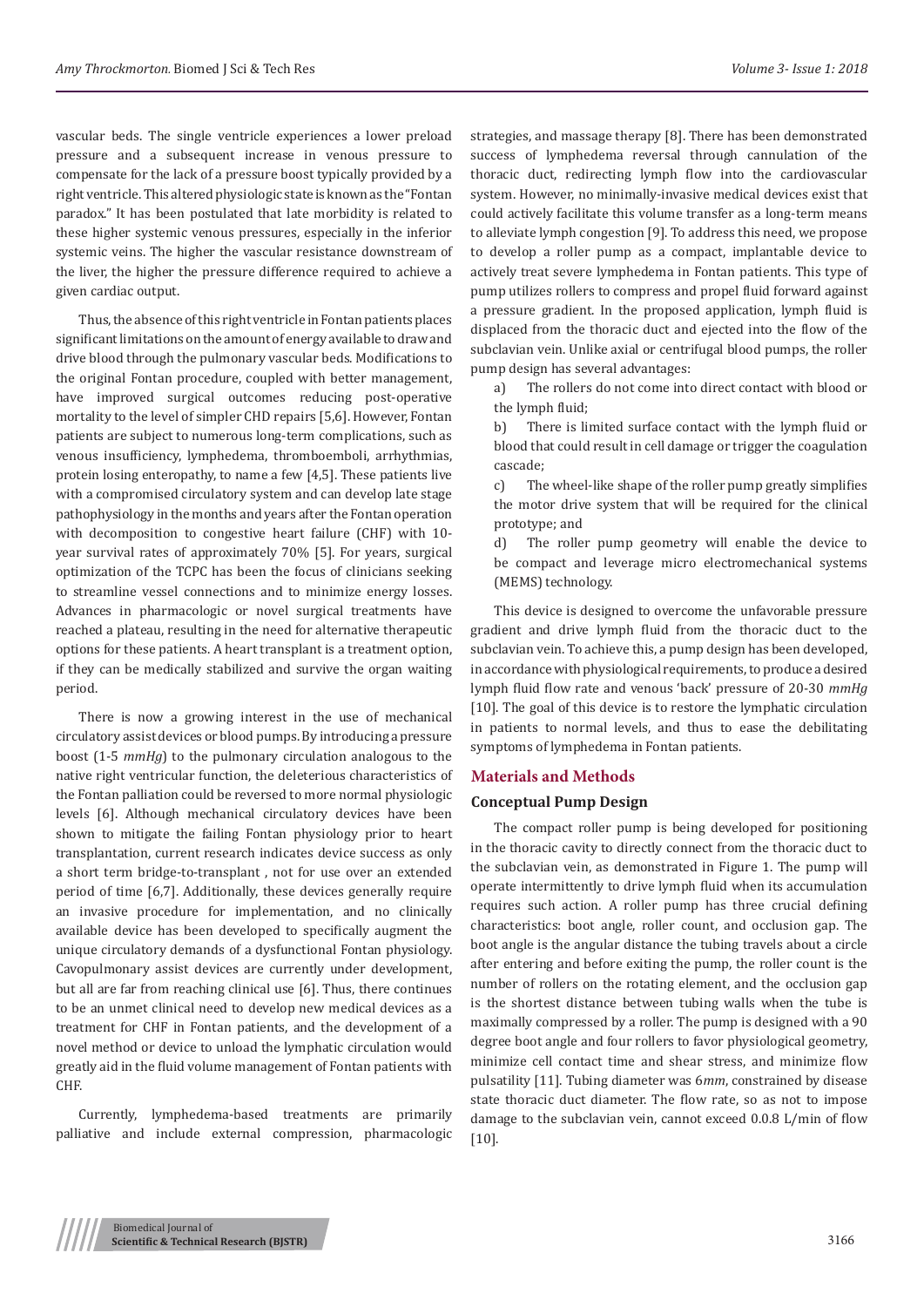

**Figure 1:** Design concept for lymphatic assist pump. A roller pump will propel fluid from the thoracic duct to subclavian vein. The design includes check valves at inlet and outlet of the pump. In future, the system will be powered by an external controller and battery.

## **Mathematical Model**

Mathematical modeling enabled us to determine the required pressure generation. We employed the General Energy Equation to characterize

a) The pressure rise that must be provided by the pump to overcome

b) The diseased-state venous "back" pressure and

b) internal pressure losses of the pump system, according to Equation 1:

$$
\frac{P_1}{\gamma} + z_1 + \frac{v_1^2}{2g} + h_A - h_L = \frac{P_2}{\gamma} + z_2 + \frac{v_2^2}{2g}
$$

where  $P_1$  is the pressure in the thoracic duct,  $P_2$  is the subclavian vein pressure,  $v_1$  and  $v_2$  are the fluid velocities at the inlet and outlet, respectively,  $z_1$  and  $z_2$  are the heights of the inlet and outlet, respectively, and h, is the head loss as a result of both the fluid flow through the pipe and the drop over the inlet and outlet valves [12]. The internal losses are inherent to flow properties, the resistance of tubing, height difference between inlet and outlet, and the characteristic pressure loss of the required inlet and outlet valves of the system. We acceptably assumed the volumetric flow rate and tube cross-sectional area as constant, and solved for  $h_a$ . To quantify the expected loss of pressure due to fluid friction of the tubing wall (h<sub>L</sub>-Darcy), Darcy- Weisbach equations for head loss were utilized. The pressure loss of inlet and outlet one-way valves  $(h_L$ -valve) in the implantable pump system was determined based on valve geometry. We selected needle valves and estimated the pressure using flow coefficient and orifice design equations [12]. The total head loss (h<sub>L</sub>-total) for the system was used as h<sub>L</sub> in calculation of  $h_a$  of the pump, and is the sum of the pressure drop over the inlet

and outlet valves (h<sub>l</sub>-valve), and the Darcy-Weisbach head loss (h<sub>l</sub>-Darcy).

#### **Prototype Manufacturing**

Computer aided design (CAD) modeling of the pump geometry was performed in SolidWorks and shown in Figure 2a, with a 90 degree boot angle and four roller set up. The apparatus included 3 main components: the motor mount (machined acrylic), pump housing (laser-cut, layered acrylic), and base (machined aluminum). Tracks in the aluminum base enabled precise translation of the housing to set the desired occlusion gap. The screw mechanism on the base front plate allowed for this adjustment, and elastic bands were used to connect the pulley posts to provide supportive tension.

## **Hydraulic Testing**

A modular flow loop using an analog lymph fluid was utilized to evaluate the new roller pump prototype (flow loop diagram shown in (Figures 2b and 3). The analog fluid had properties of lymphatic fluid density of 1020 *kg/m3* and viscosity of 1.6 *cP*. Tygon tubing was connected to the inlet tank, threaded through the roller pump, and connected to the outlet tank. On the back side, the two tanks were connected with Tygon tubing with a flow probe and clamp that allowed flow rate regulation. The drive shaft of the roller pump was powered by a variable speed drill, and rotational speed was confirmed with a laser tachometer. The flow rate of the fluid was recorded using an ultrasonic flow probe (Model 16PXL, Transonic Systems Inc., and Ithaca, NY). The pressure rise across the pump prototype was recorded using a Validyne differential pressure transducer (Validyne Engineering, Inc., North Ridge, CA) that measured the static pressure in each of the reservoir tanks.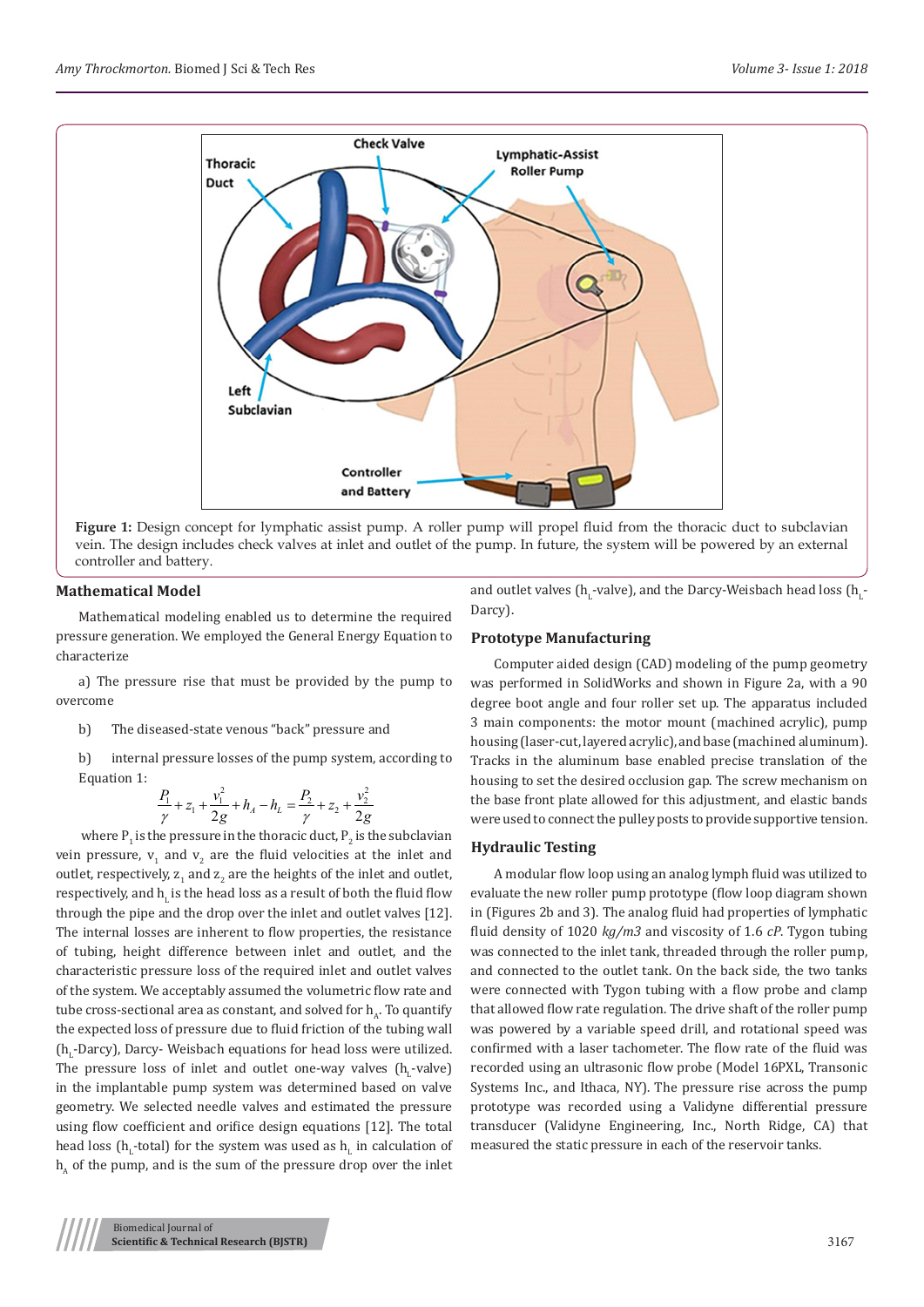The experimental measurements were acquired using an A/D board and recorded to a desktop computer for post-processing. The data collection process was performed at 50Hz, sampling over 10,000 data points for each operation condition that was evaluated. Each data point corresponded to a pressure rise (*mmHg*), flow rate (*L/min*), occlusion gap, and rotational speed that was measured in revolutions per minute (RPM). These data were plotted for each

RPM and occlusion gap, and then compared to the target design objectives. Rotational speeds of 400-600 RPM were tested in 50 RPM increments, at three occlusion gaps (input) of 0 *mm*, 0.5*mm*, and 1.0 *mm*. With each RPM and occlusion gap setting, the flow rate (input) was adjusted to represent the desired testing range (0.1-1.1 *L/min*, increments of 0.1 *L/min*).



Figure 2: (a) Prototypic testing apparatus built and utilized in verification testing (b) Modular closed flow loop diagram depicting the arrangement of the flow meter, pressure transducer, and the pressurized tanks.



**Figure 3:** Hydraulic Flow Loop with Instruments and Equipment. A) Tektronic Oscilloscope; B) Data signal conditioner; C) Transonic flow meter; D) Power supply; E) MicroMo brushless DC motor; F) Drive shaft; G) Inlet reservoir tank; H) Pump prototype; I) Validyne differential pressure transducer; J) Outlet reservoir tank; K) Ultrasonic flow probe; L) Flow resistance clamp; and M) Motor and controller.

## **Results**

## **Mathematical Modeling**

When considering the estimated head loss in the system and physiological requirements, the required pressure rise, hA, was calculated to be approximately 22 *mmHg*. Due to variations in diseased-state parameters between patients, it was estimated that the lymphatic pump must deliver between 20 *mmHg* and 30 *mmHg*.

### **Hydraulic Performance**

The zero occlusion case at all RPMs had the highest maximum pressure generations and maximum flow rates, generating a pressure rise of 1.6-69 *mmHg* with flow rates of 0.1-1.1 *L/min* at rotational speeds of 400-600 RPM. At 0.5 *mm* occlusion, the performance shifted to a pressure rise of 1-30 *mmHg* with flow rates of 0.1-0.5 *L/min* at rotational speeds of 400-600 RPM. At 1.0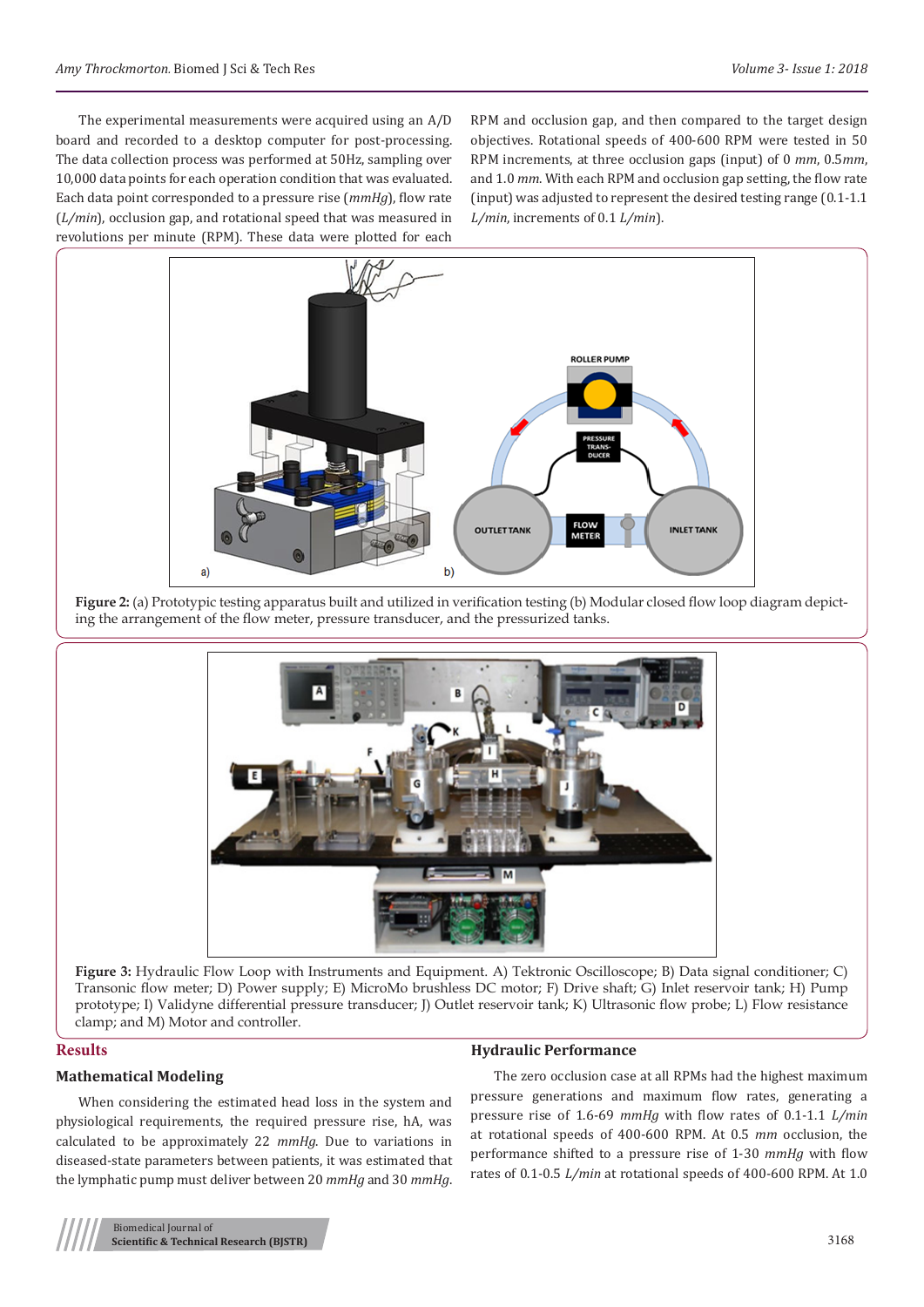*mm* occlusion, the performance further decreased to a pressure rise of 1.3-20 *mmHg* with flow rates of 0.1-0.4 *L/min* at rotational speeds of 400-600 RPM. Figure 4a demonstrates flow behavior at three occlusion gaps for one rotational speed, 550 RPM, demonstrating the influence of occlusion gap on pressure rise. With increasing RPM, maximum flow rate and pressure generation increased, as shown in Figure 4b. With zero occlusion, all rotational speeds were capable of generating pressures and flows within the defined performance criteria. With larger occlusion gaps, higher rotational speeds would be required to achieve the criteria.



**Figure 4:** (a) Pressure *vs* Flow Rate data for 550 RPM case. With increasing occlusion gap, pressure generation and flow behavior decrease non-linearly, (b) Pressure *vs* Flow Rate data for all RPMs from 400–600 at zero occlusion gap.

#### **Discussion**

In decompensated CHF, the lymphatic system is overloaded due to fluid retention, has a reduced cardiovascular return against the high venous 'back' pressure, and experiences an increased transfer of fluid into the interstitium. The removal of excess fluid directly from the interstitium through lymphatic drainage has potential to provide i*mm*ediate functional and symptomatic relief [9]. In clinical studies, treatment of volume overload in heart failure and cirrhotic patients by thoracic duct drainage has been demonstrated to be effective in a small number of patients. Witte et al. [9,14-16] employed a 2 *mm* Teflon catheter in the distal thoracic duct after it was dissected. The measured lymph flow rate in these clinical cases was between 3-11 m*L/min*, and total lymph drainage was reported to be between 12 and 44 liters. Signs of lymphatic and circulatory congestion, dyspnea, and orthopnea were significantly diminished. No complications due to the large lymph volume removal were

observed. The surgical implementation of this draining approach is complex and could damage nearby critical blood vessel structures.

Thus, we propose to address this unmet clinical need by developing a new medical device. The miniature lymphatic pump will act periodically or continually to unload the lymphatic circulation in CHF patients. This minimally invasive intervention will restore circulatory status by pumping lymphatic fluid from the thoracic duct to the venous circulation via the subclavian vein, thereby actively addressing the cause of lymphedema and potentially reversing the symptoms of CHF. The results of this study indicate that the current proposed roller pump design is capable of performing within the desired performance ranges as a lymphatic pump, as previously defined by physiological constraints and our mathematical modeling, to achieve pressures of 20-30 *mmHg* and flows less than 0.8 *L/min*. These data demonstrate the influence of both the occlusion gap and the rotational speed on pump performance. With increasing occlusion gap, flow and pressure generation of the pump decreased. This decreasing trend was expected; as the occlusion gap increases, the pump is no longer propelling the entire volume within the tubing.

As the gap became larger, pressure-flow graphs shifted nonlinearly towards the origin, as seen in Figure 4a, demonstrating the complexity of the occlusion gap's influence on flow behavior. Increasing the rotational speed increases the pressure and flow generation of the pump, as can be seen in Figure 4b. The data presented are representative of pump performance at discrete testing parameters. Occlusion gap and rotational speed can be optimized to desired performance criteria for patient-specific needs.

## **Study Limitations**

This study has several limitations. From a clinical perspective, it is expected that cardiovascular stents may be necessary to support the lymph vessel structure during implantation and connection of the device. We are in the process of working with cardiothoracic surgeons to ascertain an optimal implementation and delivery strategy for this device. We also recognize that the lymphatic vessel structure is extremely compliant and that stent reinforcement might be required in order to deploy such a device into the lymphatic circulation. To improve the performance and patient specificity, it is necessary to further characterize the influence of the occlusion gap on flow behavior and on the level of stress to which the lymphatic cells are subjected. There is a general relationship with roller pumps between occlusion gap size and the resultant maximum shear stress: the larger the gap, the lower the shear [11]. Zero occlusion was tested as a baseline performance, and the two gaps tested, 0.5 *mm* and 1.0 *mm*, were both wider than the typical 0.25- 0.35 *mm* clearance seen in cardiovascular continuous flow pumps.

A smaller gap increases stress experienced by the lymph cells, though too large of a gap may introduce flow stasis. While the cellular composition of lymphatic fluid differs from blood, the behavior of its platelet population must be further characterized [14]. Computational fluid dynamics modeling of this behavior may be necessary to characterize the influence of the occlusion gap on